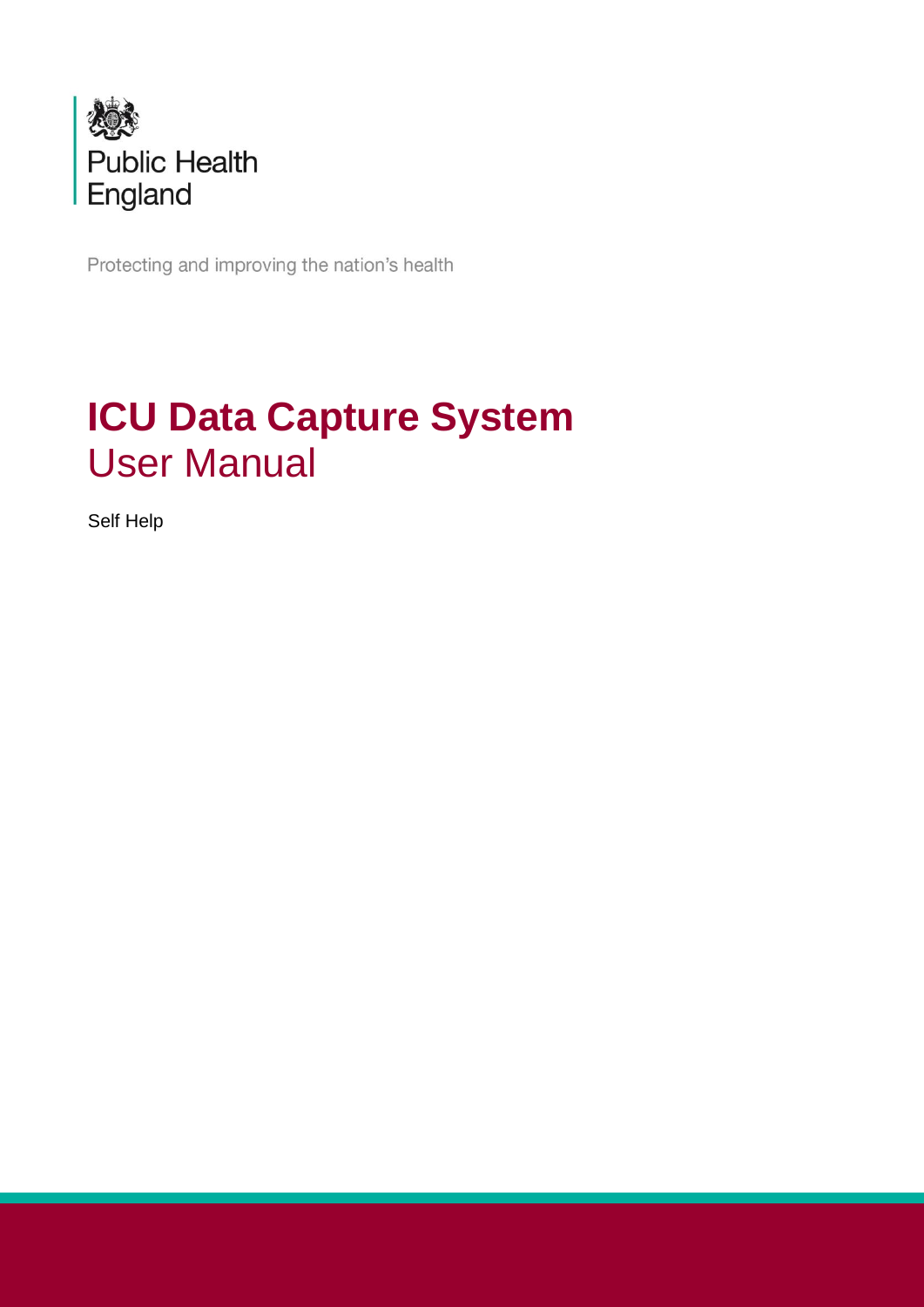### <span id="page-1-0"></span>About Public Health England

Public Health England exists to protect and improve the nation's health and wellbeing, and reduce health inequalities. It does this through world-class science, knowledge and intelligence, advocacy, partnerships and the delivery of specialist public health services. PHE is an operationally autonomous executive agency of the Department of Health.

Public Health England Wellington House 133-155 Waterloo Road London SE1 8UG Tel: 020 7654 8000 [www.gov.uk/phe](http://www.gov.uk/phe) Twitter: [@PHE\\_uk](https://twitter.com/PHE_uk) Facebook: [www.facebook.com/PublicHealthEngland](http://www.facebook.com/PublicHealthEngland)

#### © Crown copyright 2015

You may re-use this information (excluding logos) free of charge in any format or medium, under the terms of the Open Government Licence v2.0. To view this licence, visit [OGL](https://www.nationalarchives.gov.uk/doc/open-government-licence/version/2/) or email [psi@nationalarchives.gsi.gov.uk.](mailto:psi@nationalarchives.gsi.gov.uk) Where we have identified any third party copyright information you will need to obtain permission from the copyright holders concerned. Any enquiries regarding this publication should be sent to [ICCQIP.surveillance@phe.gov.uk](mailto:ICCQIP.surveillance@phe.gov.uk)

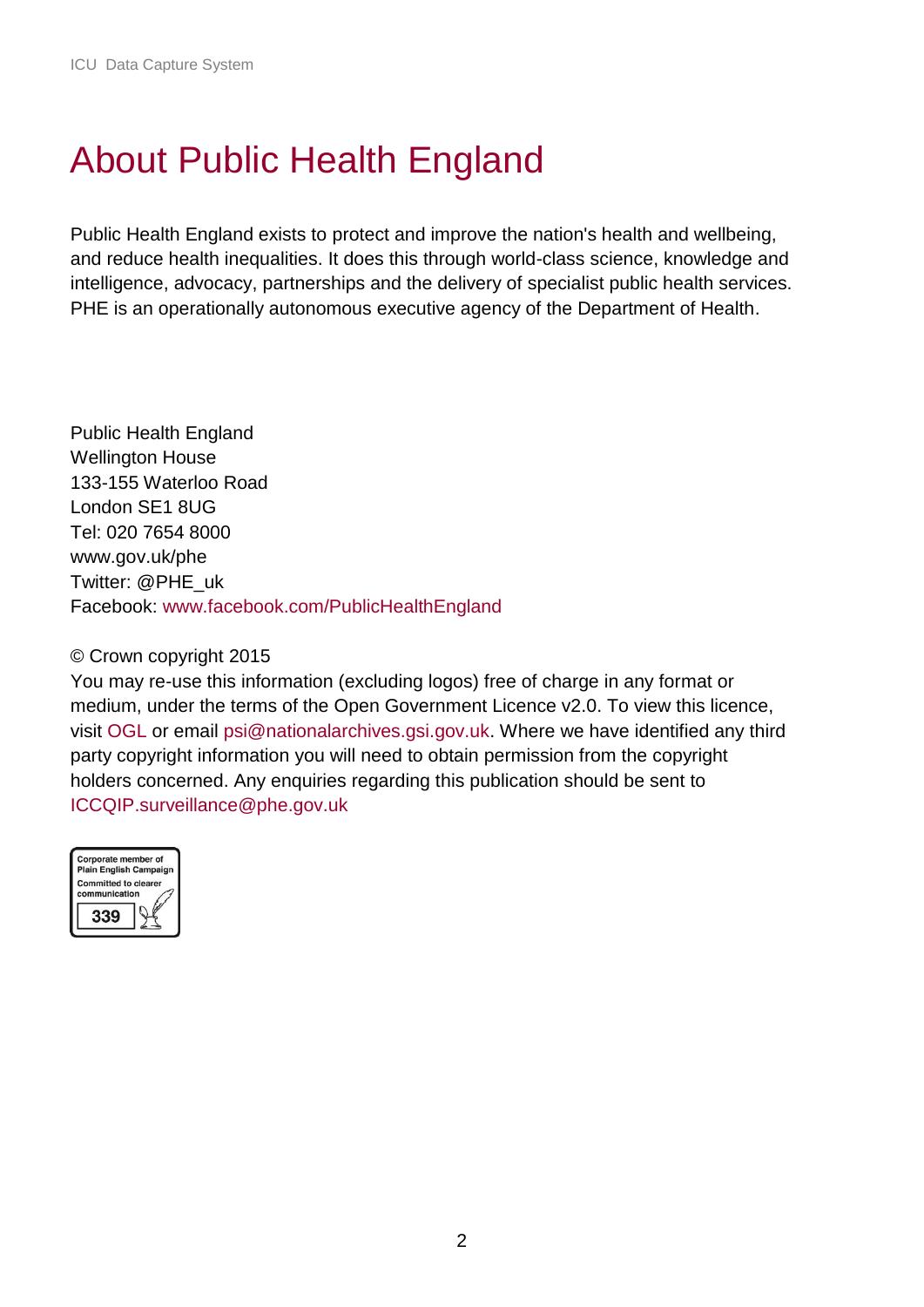# <span id="page-2-0"></span>Document History

| <b>Revision Date</b> | Author                | Version |
|----------------------|-----------------------|---------|
| 17/04/2018           | Public Health England | 1.0     |
|                      |                       |         |
|                      |                       |         |
|                      |                       |         |
|                      |                       |         |
|                      |                       |         |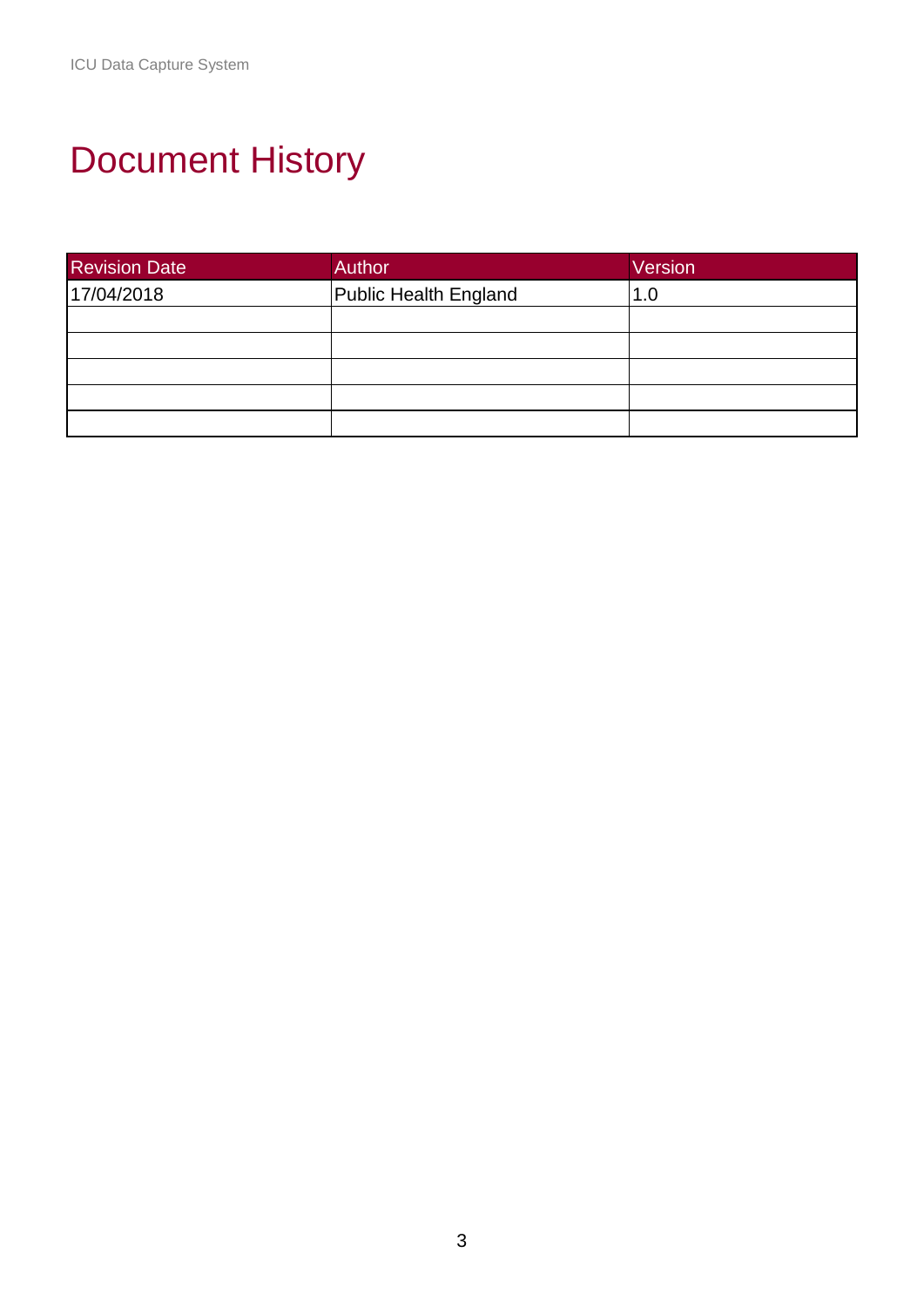### **Contents**

| About Public Health England                    | າ      |
|------------------------------------------------|--------|
| <b>Document History</b>                        | 3      |
| Self Help                                      | 5      |
| <b>Contact Us</b><br><b>Access User Guides</b> | 5<br>6 |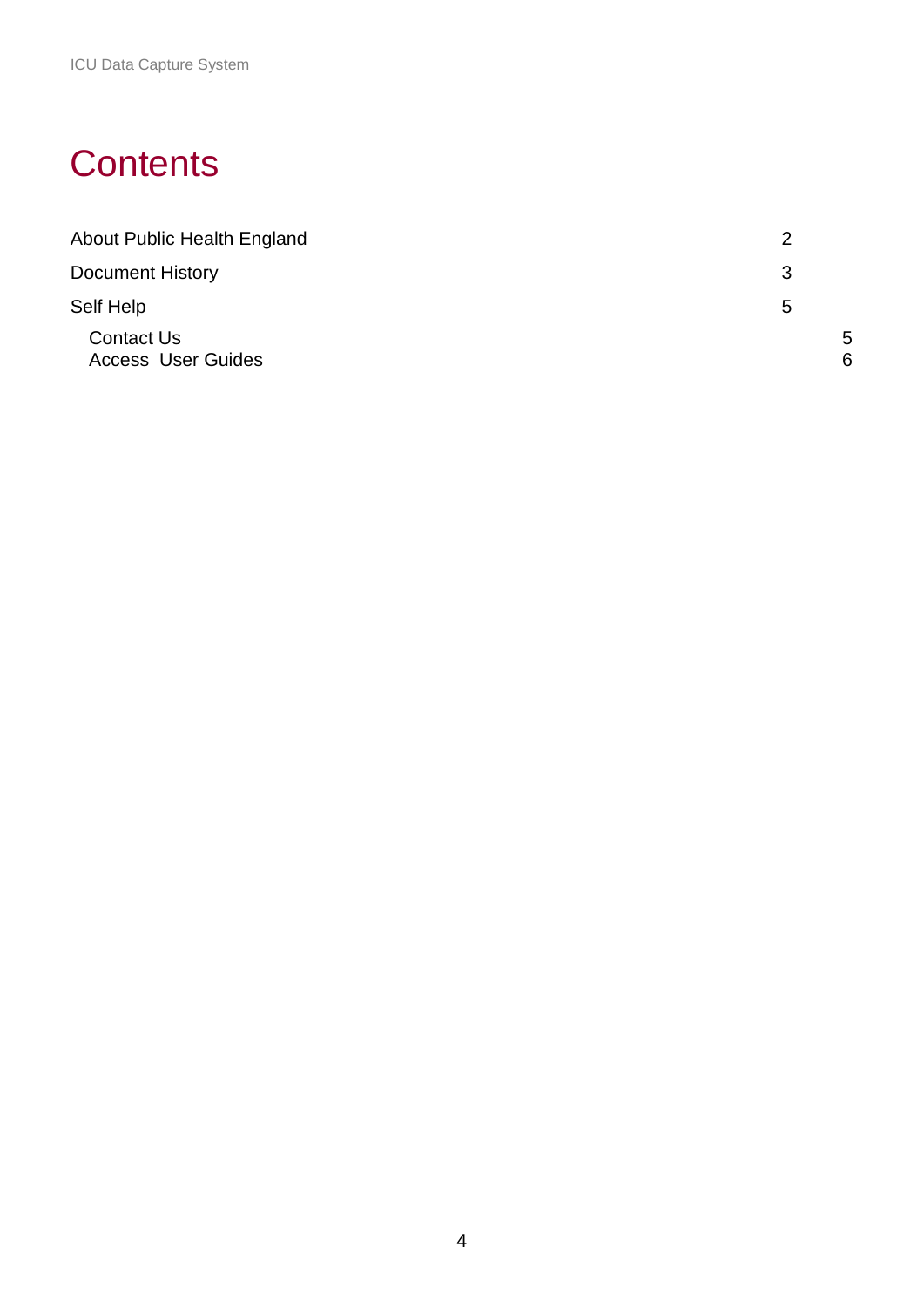# <span id="page-4-0"></span>Self Help

#### <span id="page-4-1"></span>Contact Us

You can contact the ICCQIP team by navigating to the home page of the 'ICU DCS Help & Support' section and selecting 'Please email the ICCQIP inbox' link under the 'Register' section of the screen on the ICU DCS System. This will direct you to the section where you will be able to send an email about your query.

- Go to [https://icudcs.phe.org.uk](https://icudcs.phe.org.uk/)
- The ICU DCS System will display the "Home Dashboard" screen per below